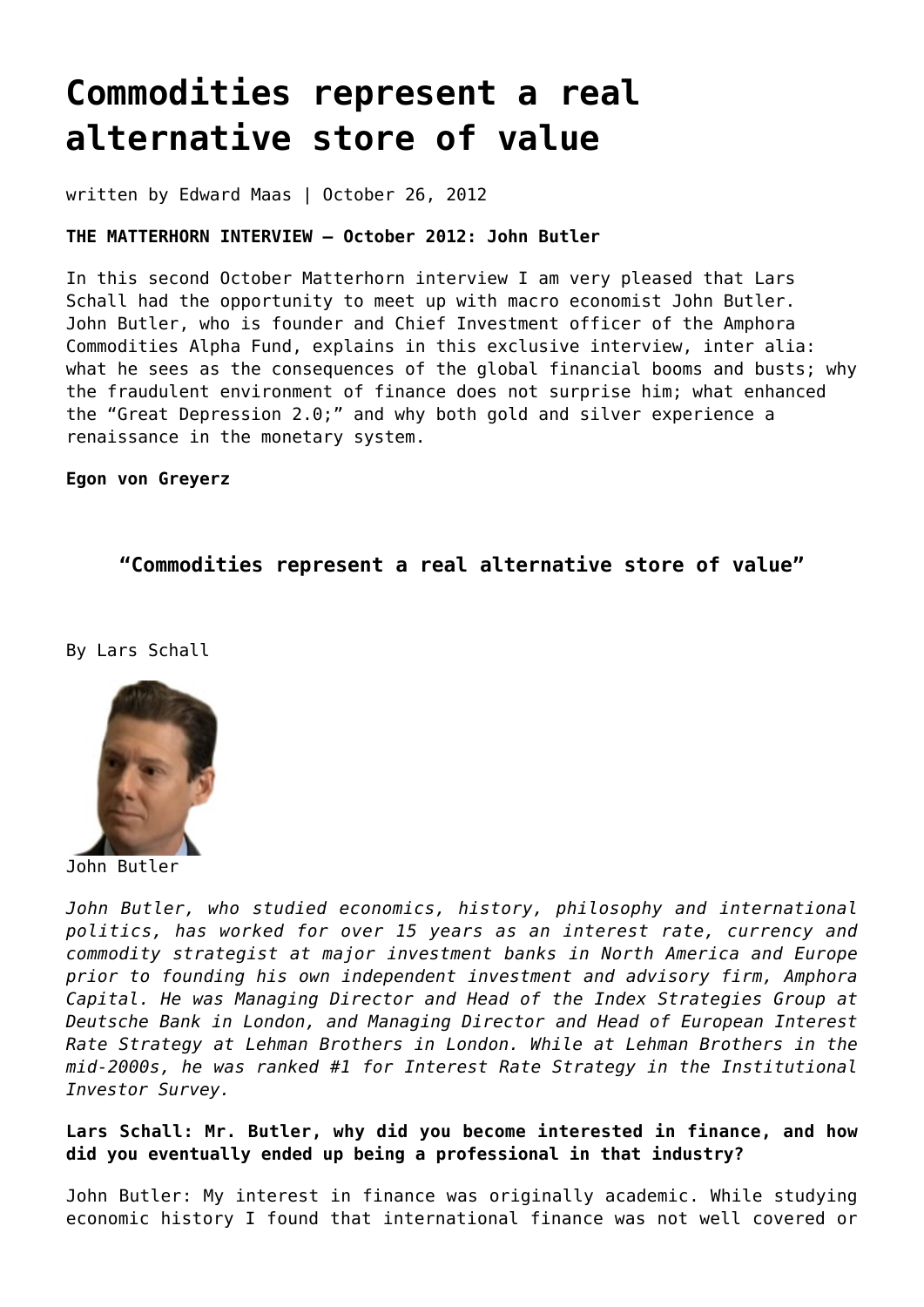understood. How were major industrial innovations and developments financed? What about wars or revolutions? The history books tend to gloss over this. Yet finance is absolutely central to history, to the modern, global economy and, by extension, international politics.

My academic interest in finance became a professional interest when I made the decision not to pursue an academic career. It was the early 1990s and the real world opportunities in finance seemed much better. So I found the best job I could, at Bankers Trust in New York, and from that point forward took the best opportunities that came my way. By 1995 I had moved to Germany, then I moved back-and-forth between banks in Germany and London for nearly a decade before settling in London. My primarily responsibility was for investment strategy but I also became involved in product development.

Along the way, however, I became highly disillusioned with the financial industry, observing numerous examples of what I believed to be myopic, excessively risky or even unethical behaviour. By the time the financial crisis hit in 2008 I had already decided to take leave from the financial industry in order to consider how I could use my knowledge and experience to become part of the solution, rather than remain part of the problem. My Amphora Report newsletter, and book, The Golden Revolution, are my most important contributions to date although I have more in the works.

## **L.S.: Is our current situation very different from anything you have seen in the past?**

J.B.: Well my direct experience of finance only goes back into the early 1990s, although I do have an academic background in economic history. A historical perspective reveals a number of interesting parallels with today. There have been documented financial booms and busts going back centuries. There have been experiments with paper money, with leverage and securitization, with what we call today 'financial engineering', and with many forms of speculative excess. But while there are certain parallels, what is happening today is truly global in nature. The boom and bust of modern times, and the policy responses thereto, extend across the entire world. The linkages are massive and, for those concerned, there is not really anywhere to hide.

## **L.S.: Is the world marching into a Great Depression 2.0 – and if so, why?**

J.B.: When future historians chronicle and analyze our era my guess is that 2008 will be seen as similar to 1929 and 2012-13 will be compared to 1931-32. So depending on how you define 'Great Depression 2.0', you could argue that we are already there. Things may not get dramatically 'worse' now from an economic growth standpoint–in the US of the 1930s the nadir in industrial production was reached in 1933–but the period of generally weak economic performance will be prolonged and huge elements of society will discover that their standard of living has declined substantially. That will be a rude shock for most.

## **L.S.: Could it still be prevented – and if this is the case, how?**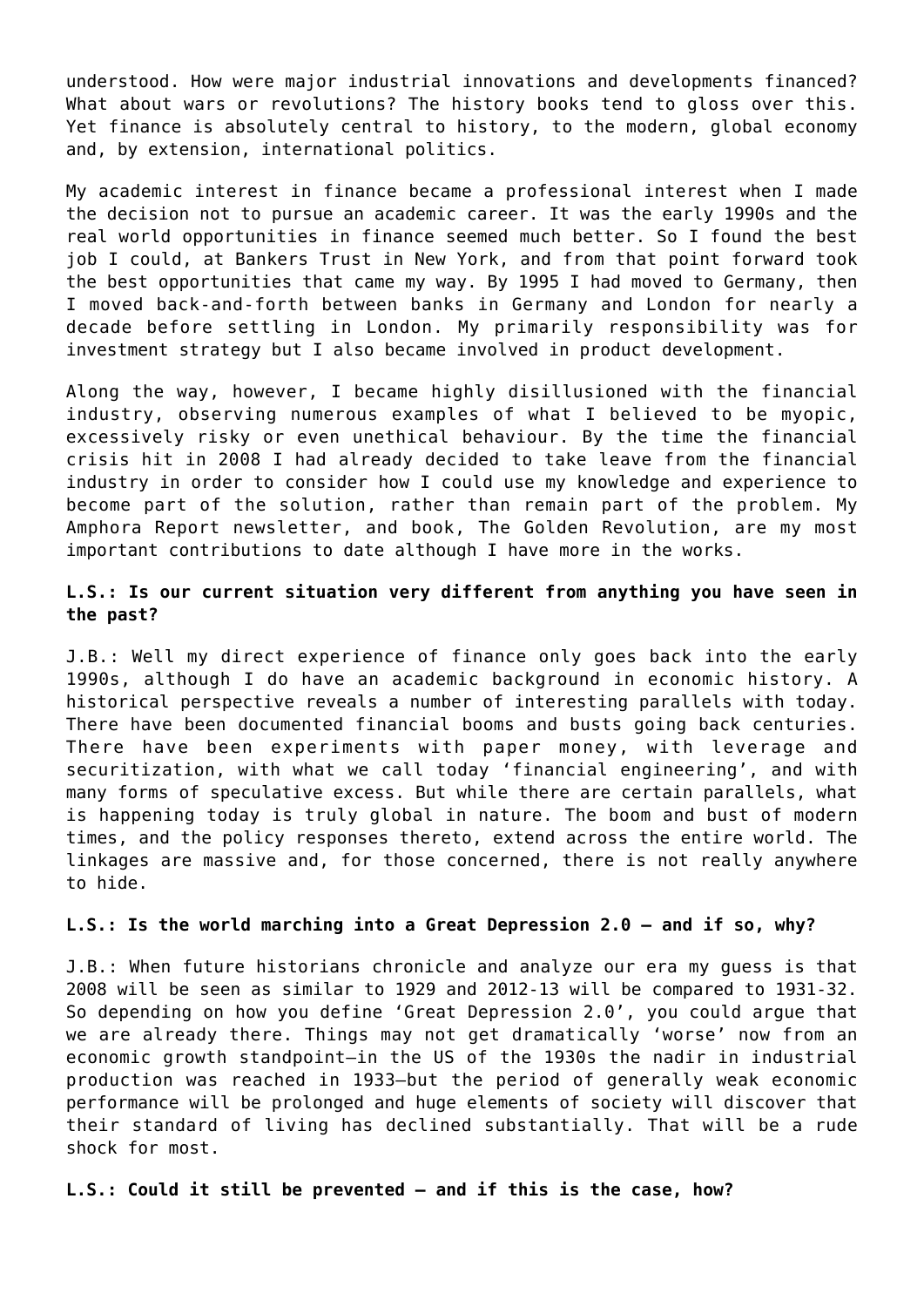J.B.: An economic de-leveraging of historic proportion cannot be prevented. It is necessary to correct imbalances, re-allocate previously miss-allocated resources and rebuild savings. This will take years regardless of whatever policies are in place. The damage already done is great, both prior and subsequent to 2008. The best thing that policymakers could do from this unfortunate point forward would be to acknowledge the failure of neo-Keynesianism–debt- and consumption-led growth–and to tear up those institutions and policies that have made the disaster possible, namely modern central banking (money manipulation, often for political purposes), huge hidden subsidies for financial leverage (embedded in the regulatory structure) and huge disincentives to save (in the tax code).

## **L.S.: Is the fraudulent environment of finance nowadays something that surprises you?**

J.B.: No. When you look at history you find that essentially all financial booms and busts are associated with unusually high degrees of fraud. During a bubble, the evidence of fraud is obscured by monetary manipulation and a generally rising asset price level. Indeed, those inclined to fraud are lured into ever more aggressive forms when they sense that their activities are being 'cloaked' by the bubble. And the leadership of financial institutions becomes populated with those individuals who take the greatest risks, as they temporarily reap the greatest rewards and receive rapid promotion through the ranks. They may not engage in fraud per se but they do take excessive risks with their institutions and then end up lobbying for taxpayer bailouts when times get tough, denying their own responsibility in the matter. As I argue in my book, regulations won't solve this moral hazard problem. Indeed, regulations, including notably central banking itself, create this moral hazard problem!

## **L.S.: How do you think about the bailouts of investors by taxpayers?**

J.B.: If there is a single development that made 2008 the beginning of a 'Great Depression 2.0' rather than just an unusually severe recession, it is the bailouts of investors by taxpayers. Given the scale involved, this is the single most damaging thing that has ever been done by policymakers to the global economy. A huge portion of present and future resources–labour and capital–has been diverted from potentially productive uses to failed financial institutions and governments, concentrating wealth in those institutions that took excessive risks and are now sitting on bad legacy assets.

The future worker, entrepreneur or saver, who could have contributed to a resumption of healthy growth in future will now need to be taxed (directly or via inflation) more heavily than before and will not be able to contribute to future economic progress to as great a degree. It is a great tragedy both at the individual level–where so many middle-class dreams are becoming nightmares–and at the societal level, where potentially large future economic advancements will be delayed indefinitely.

## **L.S.: Why did you become increasingly involved in the commodities sector?**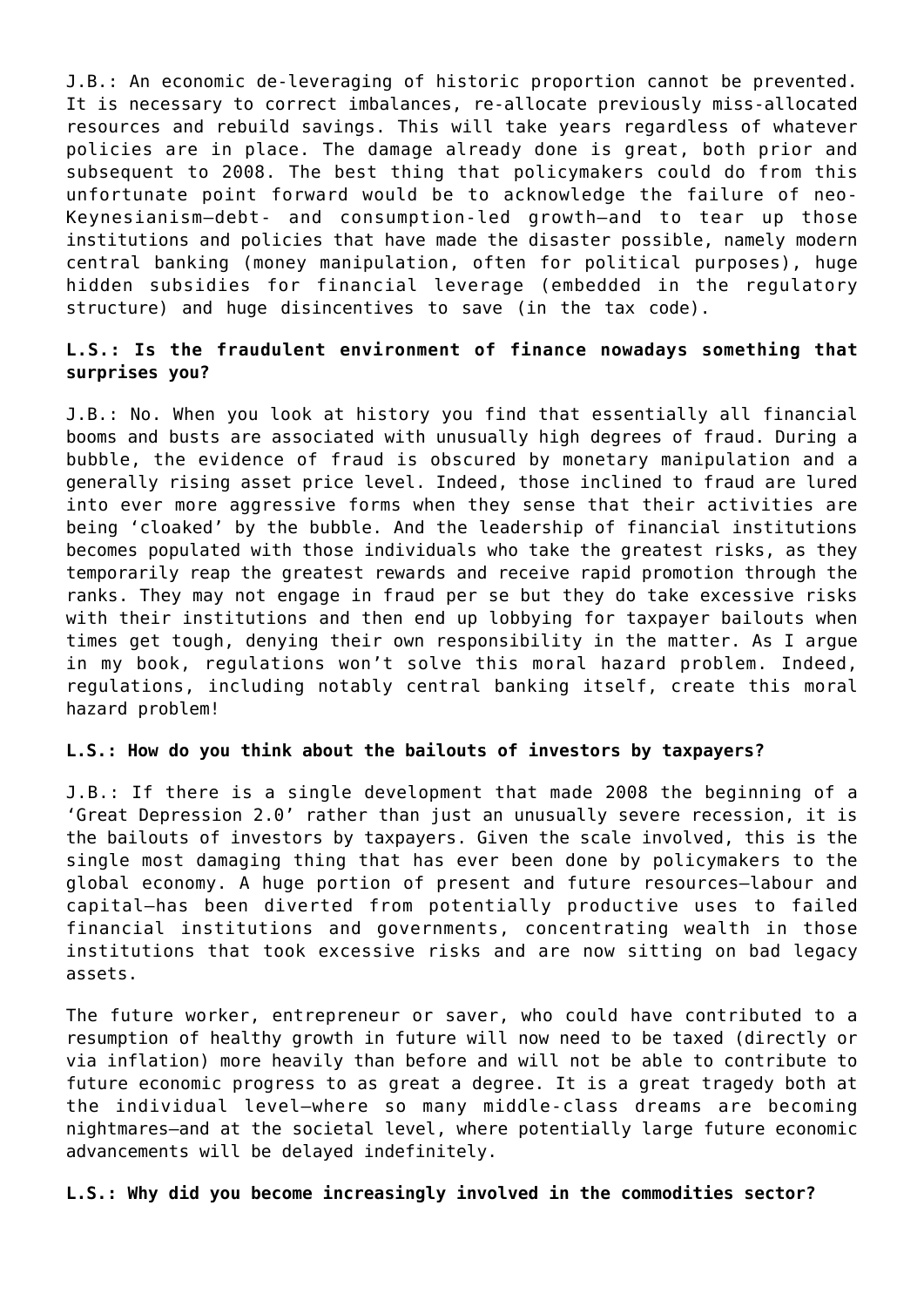J.B.: When central banks make it a matter of policy to debase their currencies as required to reliquefy their financial systems and bail out failing institutions, currencies can no longer function as stores of value. They might provide liquidity and be useful for day to day transactions but they no longer constitute a legitimate savings vehicle. The same is true of their bond markets. These might provide a basis for temporary interest-rate speculation but not for real wealth preservation: A future currency devaluation could wipe out all gains in bonds in a single day.

Commodities represent a real, alternative store of value, one that cannot be arbitrarily printed or devalued by governments. Gold and silver were long used as money because they could be trusted as stores of value but to some extent this characteristic is shared by essentially all commodities, some others of which have also been used as money from time to time. The glory days of what I like to call 'phantom finance' not linked to actual, real economic production are over. In future, wealth is going to be generated primarily by real economic activities, most of which require commodity input in some form.

# **L.S.: What drives the prices in commodities? Is it really supply and demand, or are there other things involved?**

J.B.: Fundamental supply and demand are certainly the most important factors but there are others, such as occasional speculation or changes in taxes, subsidies or various regulations pertaining to commodities production and trading. However, as a general rule, commodity prices are less prone to direct manipulation by economic policy authorities because the authorities tend to work primarily through central banking and the financial system, that is, at the 'macro' level, and they can't 'print' commodities into existence no matter how much they might like to. So commodities, long regarded as more 'speculative' than traditional financial assets such as bonds or stocks, actually provide a 'safe haven' against market manipulation and counterproductive economic policies, such as those that abound today.

## **L.S.: Could you describe the investment strategy you follow at Atom Capital, please?**

J.B.: The 'Amphora' strategy that resides at the heart of our investment process is one that seeks the maximum possible amount of commodities diversification across metals, energy, agriculture, etc, and then systematically de-correlates these positions to the financial markets, thereby isolating that aspect of commodity price movements that has essentially nothing to do with stocks, bonds and other instruments whose prices are being arbitrarily manipulated by policymakers. It is an answer to the investment challenges posed by deleveraging, by counterproductive economic policies and by pervasive market manipulation.

## **L.S.: Why are gold and silver reemerging in the monetary system?**

J.B.: As gold and silver have the strongest historical claim to use as money and as reliable stores of value, when investors sense that fiat currencies are at growing risk of debasement, they seek out 'insurance' in the form of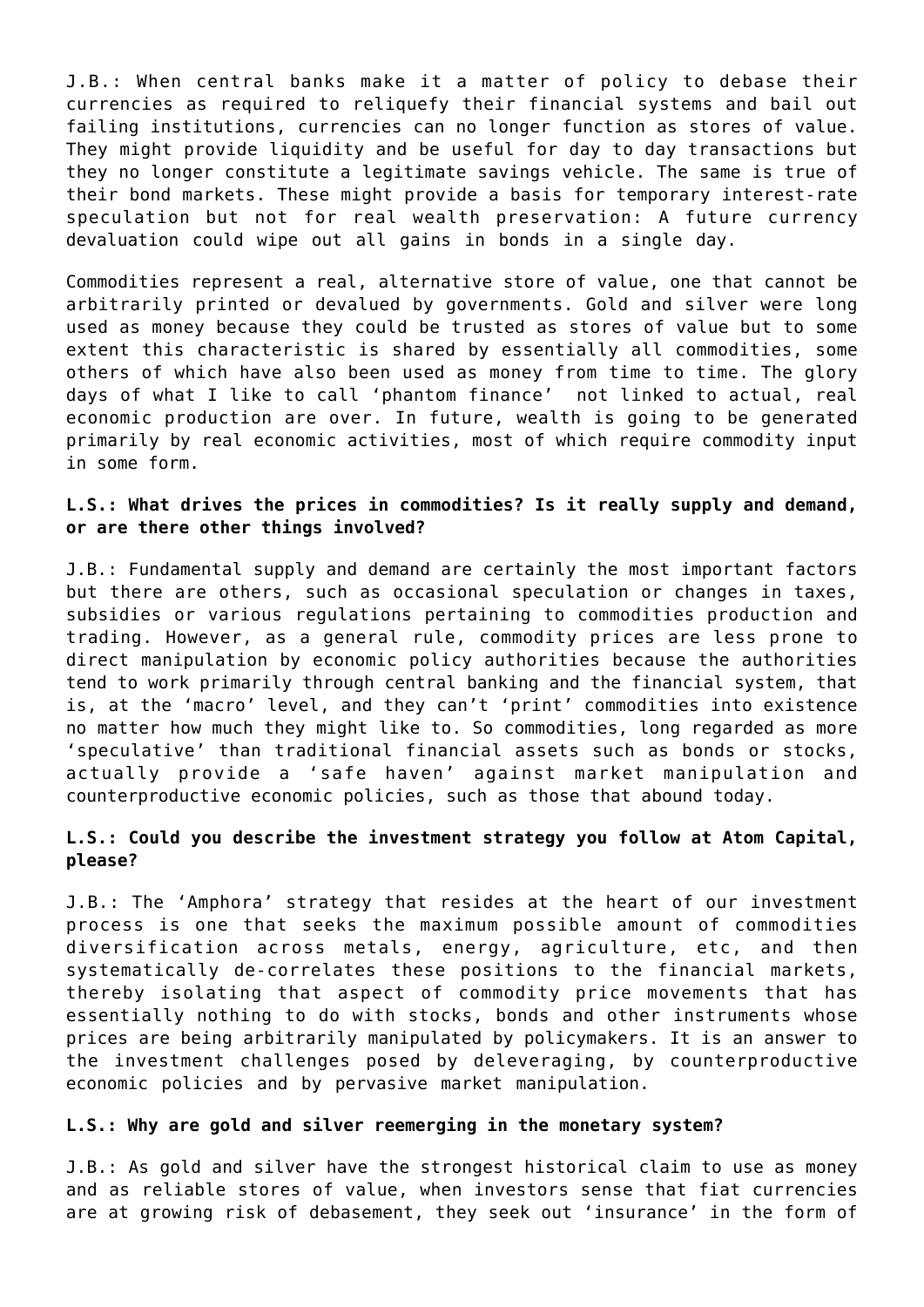gold and silver. As the supply of gold/silver is relatively fixed, however, higher insurance demand implies higher prices. The bull market in gold and silver is primarily a bull market in financial insurance. And by this I mean proper insurance, not synthetic insurance, such as that provided by financial companies such as AIG, which can and do go bankrupt right when insurance is most needed. Commodities, owned outright and unencumbered, carry zero credit risk, something that can never be the case with banks or insurance companies.

## **L.S.: You think a significant signal in that regard is the proposal to treat gold as a zero risk asset. (1) Why so?**

J.B.: While still a somewhat obscure, technical issue, this one perhaps best highlights the extent to which policy responses in the wake of the financial crisis are counterproductive and inconsistent. On the one hand, policymakers want banks to lend. On the other, they want them to hold more capital. The problem is, these are contradictory policies, although they prefer not to admit this. There is, however, a subtle solution to this dilemma, which would be to increase the range of assets against which banks need not hold any regulatory capital.

At present this so-called 'zero-risk' basket only includes cash and highlyrated government bonds. Following numerous ratings downgrades, however, the available volume of highly-rated government bonds has shrunk. The IMF has written a paper about this development, arguing that there is now a shortage of collateral that is exacerbating the contraction in bank lending to the private sector.

As it happens, however, there is a discussion under way as to whether gold should be included in the zero-risk basket. To the extent that banks hold gold, or lend against positions collateralized by gold, this gold currently consumes some portion of their capital. Eliminate that capital charge and, voila, banks' effective capital ratios improve, enabling some expansion of lending. This partial 'remonetisation' of gold could thus be one step toward improving bank solvency, in particular in distressed euro-area countries, where the accumulated bad debts are enormous.

# **L.S.: The financial advisor Henry C.K. Liu told me in an email exchange related to this:**

*"NPRs are merely proposals the solicit comments. The final rules are generally much watered down after comments. At any rate, most of the new Basel III capital requirements will take effect January 1, 2013, but are subject to lengthy transition arrangements consistent with the Basel III framework. Thus, full compliance with most aspects of the new capital requirements would not be required until January 1, 2019. Notably, the second NPR, which contains the standardized approach, would not take effect until January 1, 2015, although banks could elect to apply it earlier. Bank reform moves at snail pace."*

#### **What are your thoughts?**

J.B.: Yes, these sorts of changes normally occur only very gradually. But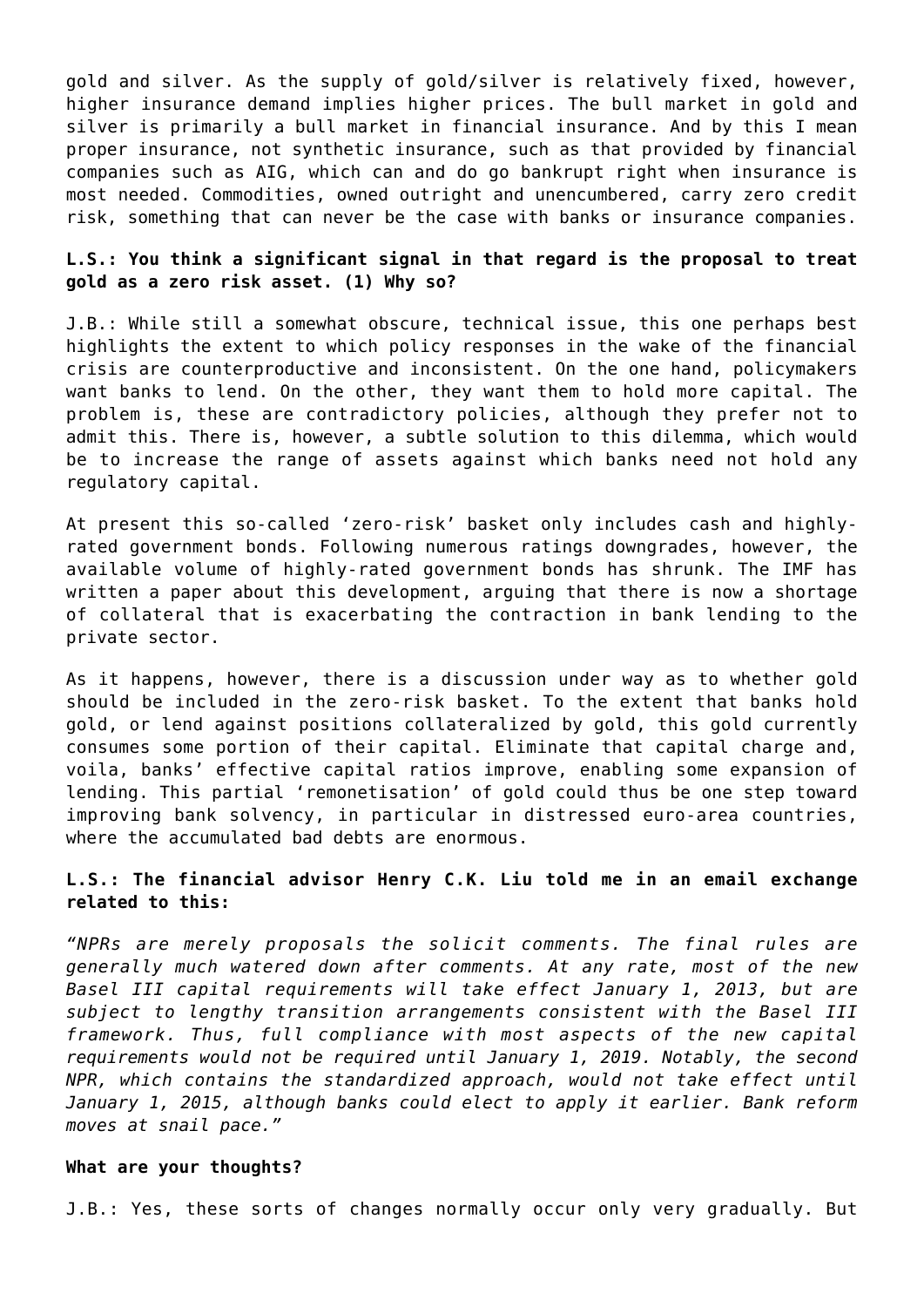where there is compelling political pressure for action, things can speed up. In any case, financial markets are concerned about the future, not the past, and any anticipation that gold is going to be de-facto remonetised as a zerorisk bank capital asset would almost certainly trigger a substantial rise in price

A key reason why the price of gold currently rises and falls along with risky assets generally is that available bank credit to finance gold positions is impacted by the same capital constraints that finance risky asset positions. Reclassify gold as 'zero risk' and this relationship will break down and gold will outperform in relative terms.

## **L.S.: Are the heydays of the US dollar over? And what do you think about the meme of a "currency war"?**

J.B.: In retrospect, the heydays of the dollar were already over in the early 2000s. From that point forward, the global investor base, including central banks, has gradually diversified away from dollars as a store of value. The dollar remains the dominant global currency for reserves and transactions but is not as dominant as before.

As I am fond of saying, the dollar is in process of becoming a 'normal' currency, one that does not enjoy a lower risk premium–a lower real interest rate–than most other developed economies' currencies. Global currency arrangements are thus becoming 'multipolar', where multiple currencies will be competing. This competition can indeed be characterised as a 'war' of sorts, a term popularised by Brazilian Finance Minister Guido Mantega and also Jim Rickards, author of the book 'Currency Wars', who kindly gave me permission to use material from his book when preparing my own.

# **L.S.: A prime factor of the dollar hegemony since the 1970's is the fact that crude oil is solely priced in US dollars. Do you see evidence that this is changing, for instance related to gold?**

J.B.: Possibly around the edges. There are reports that Iran is avoiding USled economic sanctions by selling oil for gold rather than for dollars or other currencies through the banking system. If so, this sets an important precedent and demonstrates an important limit to US economic power. But it is far too early to conclude that for the global oil trade generally, gold is replacing the dollar.

When it comes to oil producing nations storing value however, rather than transacting in the oil market, there is more evidence that gold is displacing the dollar and indeed has been doing so for years. As I argue in my book, a confrontation between the BRIC countries and the US over Iran could be the tipping point that 'dethrones' the dollar as the world's pre-eminent reserve currency, triggering a huge US economic crisis larger than 2008.

## **L.S.: Do you think that a price mechanism "oil for gold" would make sense?**

J.B.: It is interesting that you ask this question as the relationship between the oil price and gold price has been stronger than that between many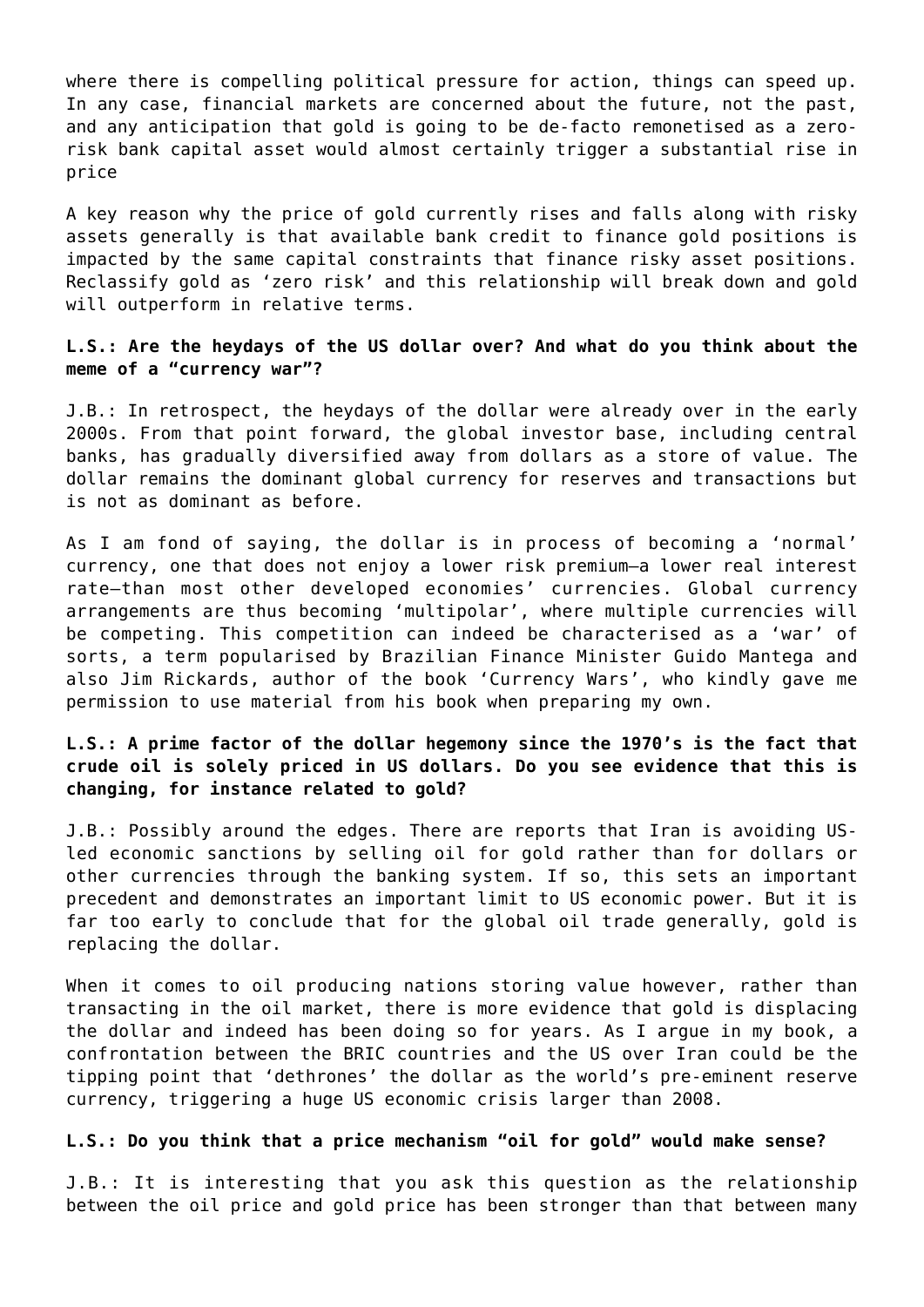other commodities through the years. It is as if there has in fact been an informal 'oil for gold' mechanism in place all along, within a 'trading band' of sorts, perhaps the result of the oil producing nations periodically purchasing gold with their accumulating dollar revenues. Therefore I would not be surprised if, in future, oil producing nations were to implement a more formal 'oil for gold' arrangement.

# **L.S.: Is the gold market a free market (whatever that is), or do central banks and their commercial bank agents intervene in it like they do in other markets? If this is the case, why?**

J.B.: I have no privileged evidence that central banks currently 'intervene' in the gold market in the sense that they seek to manage the price as an instrument of policy. This was the case under Bretton Woods, however, when there was an explicit link between the dollar and gold. The 'London Gold Pool' of the 1960s was an arrangement by participating central banks to suppress the price of gold. After France withdrew from the pool, it eventually broke down and the US was forced to formally abandon the gold price peg in 1971-73.

However, just because I have no evidence does not mean that central banks are not intervening. Clearly they are active in the gold market, buying, selling and swapping, as your own research and that of others indicates. And clearly it would be in the interest of central banks in overindebted countries such as the US or most of the euro-area to prevent gold from displacing their government bond markets as a preferred store of value.

If that were to happen, it would drive interest rates higher and prevent governments from running deficits. In an extreme scenario, it would result in a wave of national bankruptcies and currency devaluations. Policymakers have a strong, arguably existential interest not to allow that to happen. So they have the means and the motive to try and suppress the gold price. But are they doing it? I don't know. And if they are, will they succeed indefinitely? History suggests not. So if we're patient we will eventually learn the truth in this matter.

## **L.S.: What are your thoughts on the so-called "Conflict-Free Gold Standard"? (2)**

J.B.: As with many policy initiatives, what sounds good on paper may not work in practice. Worse, it may be outright counterproductive. I would place the 'Conflict-Free Gold Standard' in this category. Why? There is the problematic definition of what is 'conflict-free', as only 'unlawful' conflict is included. Well who is to decide what that is? The UN? The US? Should we be confident that a 'conflict-free' standard can be fairly enforced? Or would it just be manipulated to the benefit of those adjudicating on what conflicts are lawful, and which are not?

Also, the entire point of gold as an alternative store of value is that it cannot be arbitrarily manipulated by governments, at least not in the long run. Only allowing 'lawful' gold to be traded and not other gold is just another form of market manipulation or financial repression, regardless of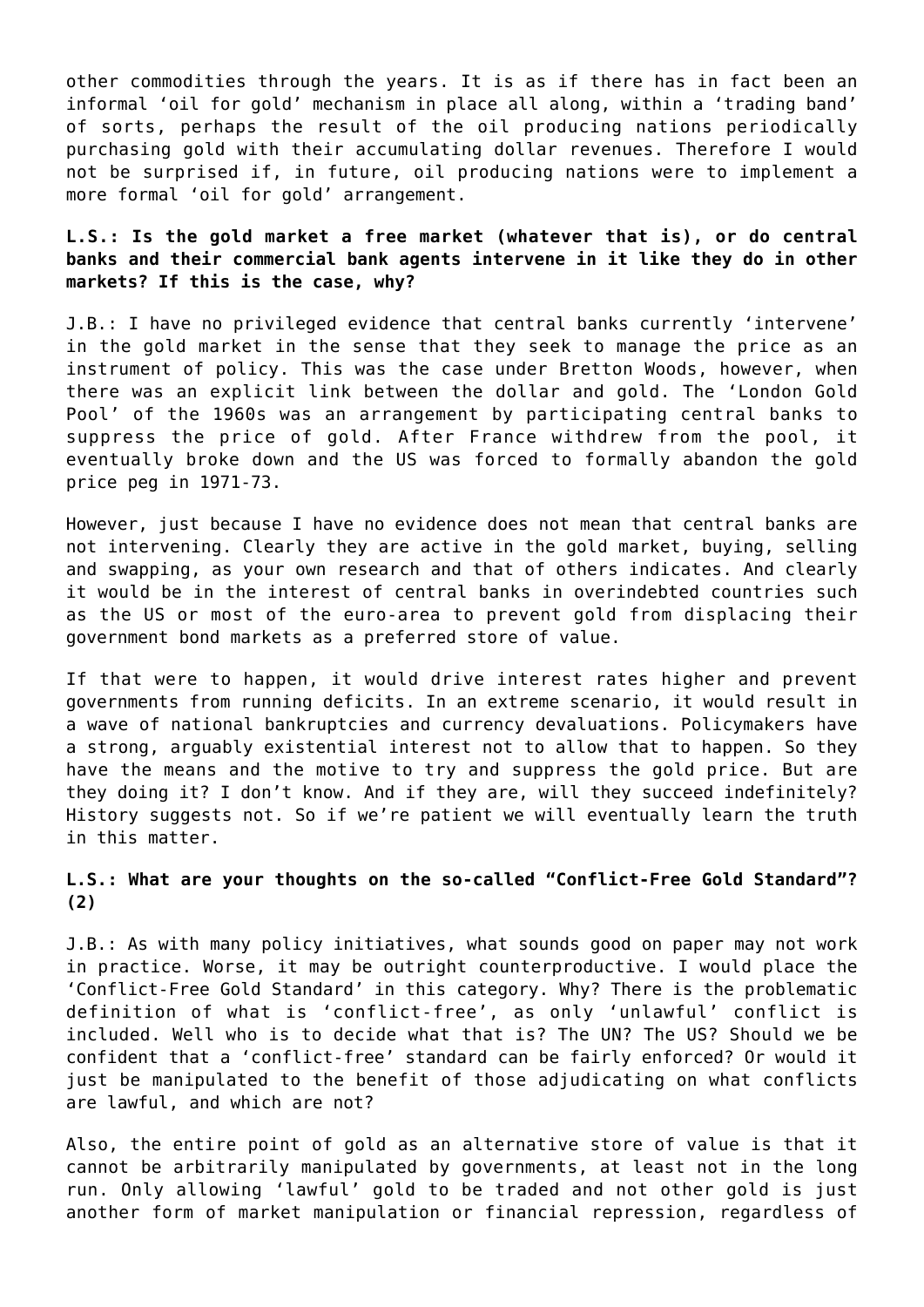whether it sounds well-intentioned or not. It is an invitation to abuse. For gold to provide a proper store of value it must be fungible. Gold must be gold, it must be free to flow from place to place, be it mined or traded in conflict zones or not.

# **L.S.: What do you think in that regard in general that "policy makers are finding it tempting to pursue 'financial repression' — suppressing market prices that they don't like"? (3)**

J.B.: Financial Repression is a euphemistic term for wealth confiscation from the private sector to public and financial sectors. While monetary inflation in any form (QE, etc) is arguably wealth confiscation, at least in a free capital market savers can find effective ways to protect themselves from it. But financial repression is the limitation or removal of effective inflation protection from those who would desire it.

It is normally cloaked in regulations or guidelines of some kind but it is a confiscation of private wealth regardless. As the very wealthy tend to have much greater flexibility with respect to their financial affairs, including access to multiple jurisdictions and high-level politicians within them, they can normally escape such repression and perhaps even profit from it. Thus the burden tends to fall primarily on the middle class, which is hardly surprising as that is where the negative consequences of failed economic policies in general tend to concentrate.

## **L.S.: You think that "much official US data are misleading in some way, if not manipulated." (4) How did you come to that conclusion?**

J.B.: The evidence here is overwhelming for those who care to look but most simply don't bother. US labour market and inflation data are particularly bad. Perhaps that is understandable as these data are somewhat 'political'. The headline unemployment rate, even if accurate, represents such a narrow part of the labour market that it is borderline useless. Broader measures are better but they too may be inaccurate as most of the data are based on surveys, estimates and theoretical models rather than on hard inputs.

Moreover, the data are frequently heavily revised a year or more later, showing just how misleading the original data were. With respect to inflation, the methodology used has changed dramatically through the years and in each and every instance has always resulted in measured inflation being materially lower rather than higher. Coincidence? I think not. Two particularly abusive statistical methods are so-called 'hedonics' and substitution effects. This is where you adjust prices for quality improvements and for consumers substituting less expensive for more expensive goods.

Now think about this for a minute. Who is going to judge quality? How? And at what point are consumers substituting lower quality for higher quality goods? Finally, note that these hedonic effects only work in one direction, not in reverse. They can never contribute to higher inflation, only lower. But we all know that quality per unit currency spent can decline as well as increase, in particular for services such as education, healthcare and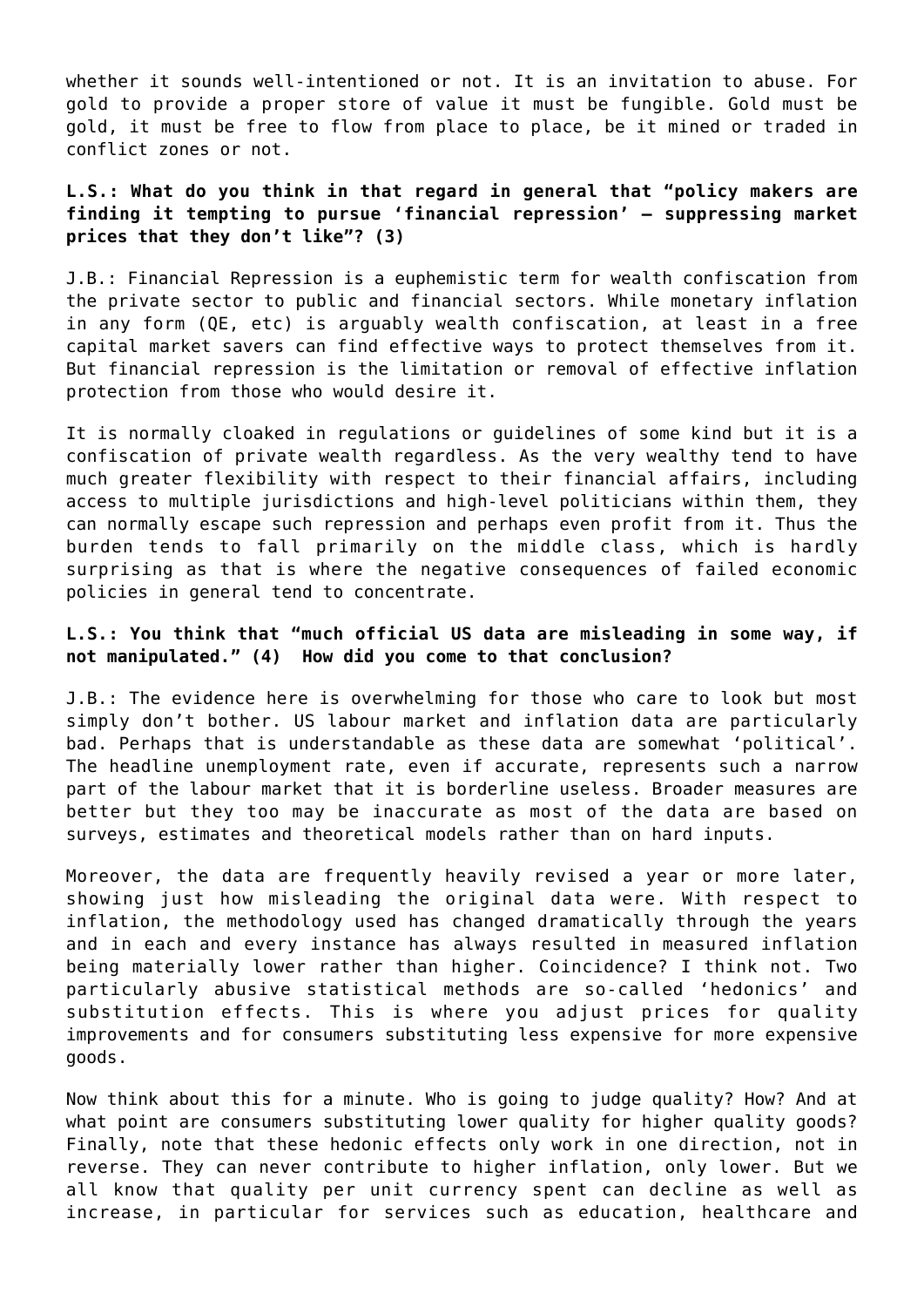transportation.

## **L.S.: To what extent will the price of gold rise as it becomes remonetized?**

J.B.: A full remonetisation of gold, where savers could exchange currencies on demand for gold as an alternative store of value, would require a huge rise in price. A common refrain from the pro-fiat crowd is that there is too little gold to provide a sufficient money supply. At current prices that is true. So were gold to be used as actual money, competing with dollars or euros, the price would have to rise to the point where supply and demand were in equilibrium.

To be credible, this would require a substantial gold backing of the narrow money supply, that is, central banks would need to hold sufficient gold reserves to back a large proportion of cash in circulation + bank reserves. This implies a gold price of about \$10-15,000/oz or EUR6-8,000/oz (The eurosystem currently has proportionately more gold backing proportionately less narrow money, thus the price would not need to rise by as much). But in fact the price could be higher still because these prices assume that the narrow money supply would not continue to grow in the interim, for example, to monetise excessive government debt.

Given that central banks are desperate to reflate their economies rather than to restructure their debt (default), most probably the gold prices eventually reached will be even higher. But note that these price increases would not imply an increase in the purchasing power of gold. Rather, they would represent a huge inflation, in which the purchasing power of fiat currencies would decline spectacularly. This would not necessarily lead to a hyperinflation, however, as long as the intent of policy was clear, that currencies were being devalued with the specific purpose of enabling the remonetisation of gold. If that happens, then from that point forward, you would have a remarkably high degree of price stability, perhaps even mild price deflation, not hyperinflation, as is the historical experience of gold standard economies.

# **L.S.: Related to the ongoing crisis of the euro, the economist Guido Preparata told me a few months ago the following:**

*"The idea of the Euro is as follows: first, assign the lead to Germany as chief partner / banker / accomplice of the plan, chief economic force of the Union, and chief exporter; then let all the other weaker players (PIGs, Spain, Italy), who produce virtually nothing, indebt themselves vis-à-vis Germany and Anglo-American banks, which, in turn, make good money from the yield on these Euro-bonds (the debt spiral). Concomitantly, any kind of manufacturing / artisanal potential on the part of Europe's minor partners is systematically wrecked and incapacitated by the flood of Chinese imports (China: the other key accomplice in this triangular crippling of Europe), which are themselves crafted by laborers slaving for wages that are less than a tenth of the West's."* (5)

# **Is Mr. Preparata heading with this analysis in the right direction?**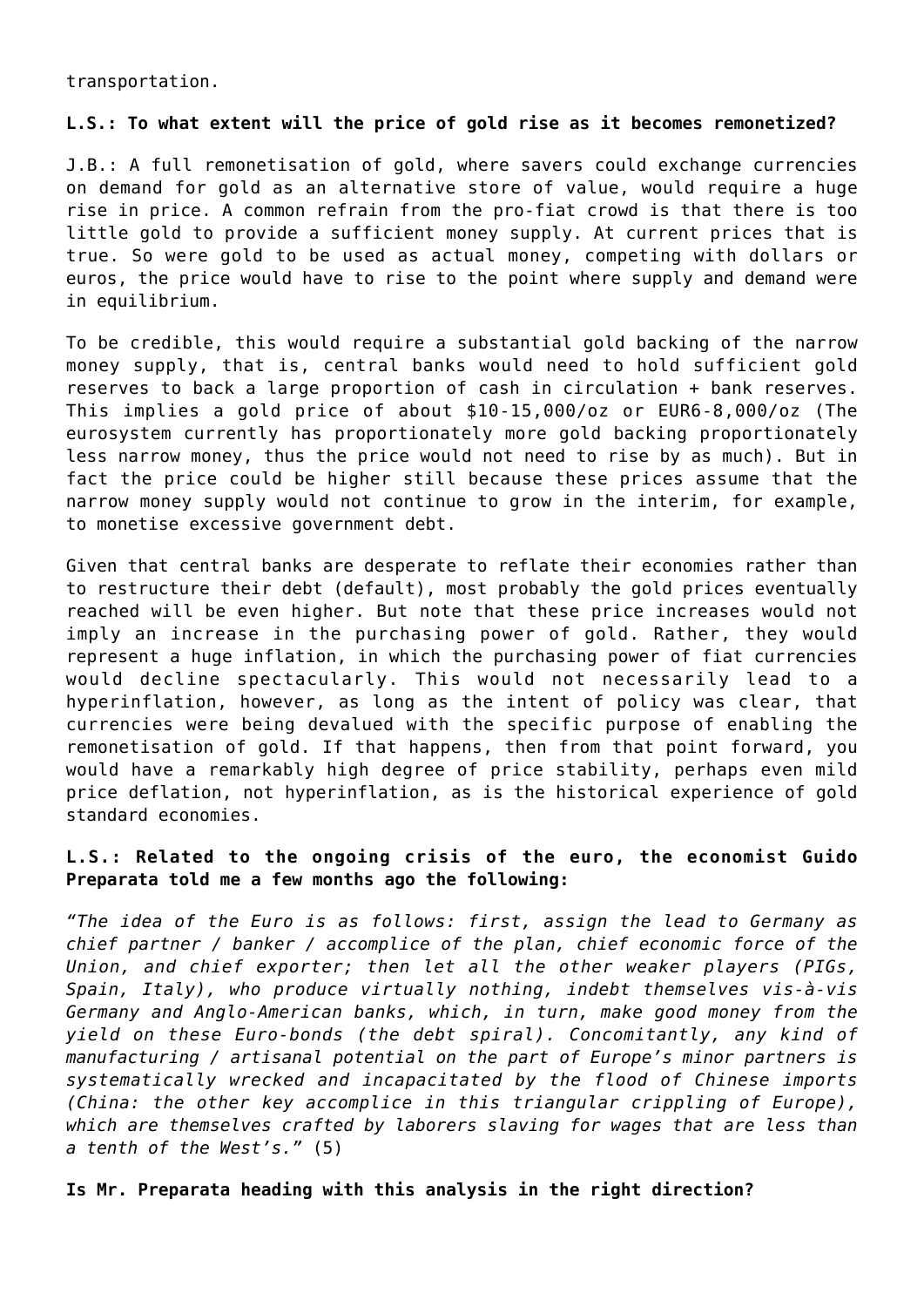J.B.: He does offer an explanation of what has happened in Europe although I doubt that this is what Germany or France intended. The history of the euro goes way, way back. In large part it is a response to the dollar hegemony of the 1950s-60s. While France took the lead, most European nations had determined by the late 1960s that the Bretton Woods arrangements, with the dollar as the sole reserve currency, were not in their best, long-term economic interest.

Meanwhile, economic integration was under way, to some extent spontaneous and to some extent top-down, as a result of the common market. However, notwithstanding this process of integration, what was not occurring was convergence: The Germany economy was stronger and more competitive than most and the Bundesbank favoured a strong currency to maintain relative price stability. Other countries would periodically devalue to restore competitiveness, something that was disruptive for Germany.

In time, France came to embrace a strong currency as well, and from that point forward monetary policy convergence became a Franco-German political force that eventually resulted in the euro. The problem was, the political push for convergence ran ahead of real economic integration. Mitterrand and Kohl wanted their places in the history books and so they forced the issue, putting the single currency (cart) in front of the economic horse (integration). And so the seeds of a great crisis were sown. Was that the intent all along? Did France decide to embrace a strong currency in order to cause a huge crisis threatening its banks down the road? Didn't Germany merely intend to extend the benefits of a stable currency not only to France, but to the rest of Europe? Or did both Germany and France risk the survival of their own banks and health of their own economies in order to serve Anglo-American banking interests? I doubt it.

Regarding the role of China, this idea that Chinese 'slave-labour' threatens Europe is logically inconsistent. Do Europeans want to pay more or less for the products they consume? Most would say less. Do they want higher or lower paying jobs? Most would say higher. But of course the only way in which we can both pay less for products we consume and receive higher wages for those we produce is through increased productivity, enabled by technology, specialisation and trade.

To blame China for Europe's declining competitiveness is unfair and I detect an elitist, almost racist tone in much of the China-bashing. No, the blame should be placed squarely where it belongs: At the uncompetitive European welfare state. If a welfare state is economically competitive it must be able to grow without accumulating debt. It is no coincidence that every welfare state in existence today has been accumulating debt, with Norway and a handful of other small, resource-rich countries providing notable exceptions.

## **L.S.: What do you think about the solutions that are offered to solve the euro crisis?**

J.B.: Bureaucrats are naturally drawn to bureaucratic, policy-driven solutions to the problems created by bureaucratic policies. Creating problems to solve is a nice way to stay in business but it hardly serves the interests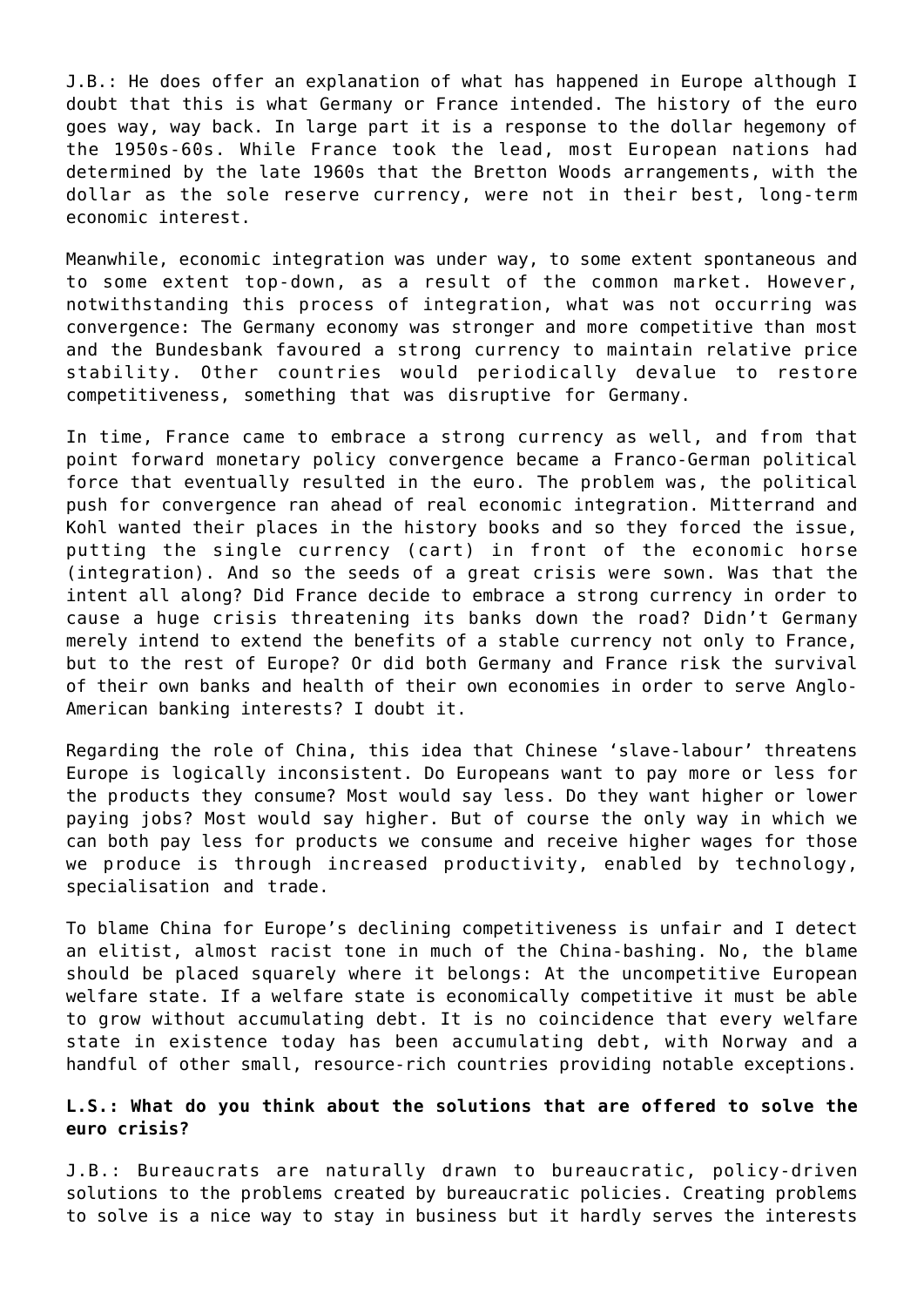of society. Rather, it is self-serving. Thus I am not at all surprised by the proposed 'solutions' to the euro crisis being primarily various forms of bailouts, guarantees, and forced financial, fiscal and economic integration–to be managed by the bureaucrats of course. But these are not solutions at all.

The fundamental problem with the euro is not the euro. It is the lack of natural (rather than artificial) economic integration combined with the unserviceable debt accumulated by dysfunctional, inflexible welfare states that consume more resources than they produce. If you want to save the euro you must reform the welfare state bureaucracy and restore economic competitiveness. For economies to be fully competitive they must spontaneously trade and integrate as broadly as possible. So the natural economic integration necessary for the success of a single, strong currency would be achieved if the bureaucrats would just get out of the way. Sadly I see little chance of them doing so until the economic situation becomes much worse.

## **L.S.: What advice would you like to give our readers at the end of this conversation in order to survive the hard times we're going through?**

It is important to remember that we are going through these times. They will pass. History has dealt us a difficult hand to play and we have limited options for how to play it. There is no 'solution' other than to focus our efforts on the long-term and confront short-term challenges with a healthy degree of stoicism and basic human virtue. It is frightening but also enlightening to learn that the system is broken and that to the extent it still functions at all it does so not in our interest but that of a financial and government elite.

While the coming decade is a historical write-off–there is just no way that our standard of living is going to increase materially in that time frame–thereafter we may be able to make great progress, if we start from a solid, deleveraged economic foundation including sound money and personal liberty. All the great technological innovations of modern times–communications, microengineering and health care to mention but a few examples–will eventually contribute to a great economic boom, as I argue at the end of my book. Just be patient and do your part to embrace the changes that are required in the meantime, even if they imply a degree of personal hardship or sacrifice. As a father of four children ranging in ages from eleven to one year in age, such thoughts are constant in my mind.

## **L.S.: Thank you very much for taking your time, Mr. Butler!**

*John Butler is now the Chief Investment Officer of Amphora Commodities Alpha Fund, an independent investment and advisory firm in London. He has written extensively on financial topics, and his work has been cited in the Financial Times, the Wall Street Journal, and the Frankfurter Allgemeine Zeitung, among other publications. He is also the author and publisher of the popular Amphora Report newsletter and is an occasional speaker at global investment conferences. In April 2012 he published the highly recommended book "The Golden Revolution: How to Prepare for the Coming Global Gold Standard,"*